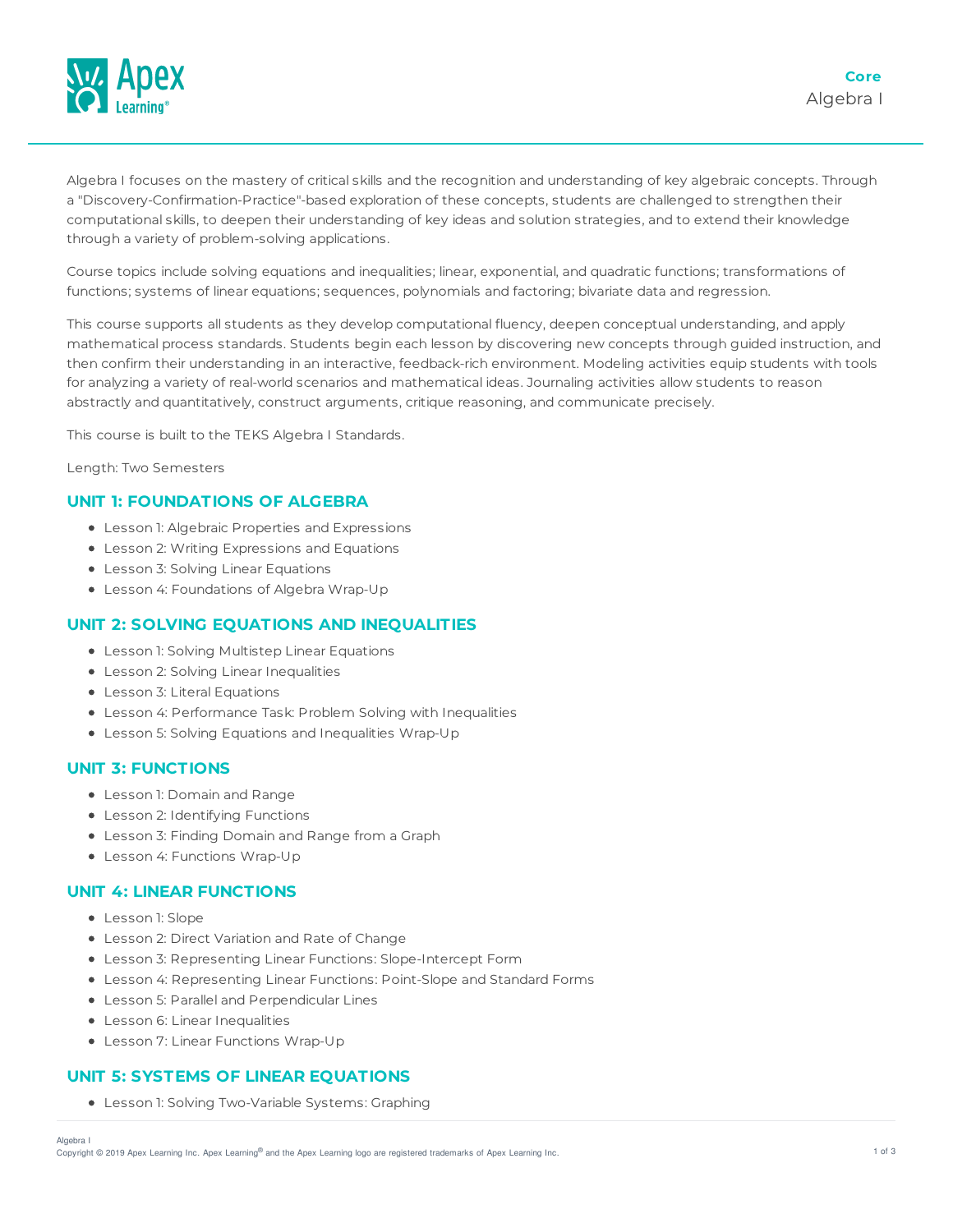- Lesson 2: Solving Two-Variable Systems: Substitution
- Lesson 3: Solving Two-Variable Systems: Elimination
- Lesson 4: Solving Two-Variable Systems of Inequalities
- Lesson 5: Systems of Linear Equations Wrap-Up

### **UNIT 6: EXPONENTIAL FUNCTIONS**

- Lesson 1: Exponents
- Lesson 2: Representing Exponential Functions
- Lesson 3: Graphing Exponential Functions
- Lesson 4: Exponential Functions Wrap-Up

### **UNIT 7: SEMESTER 1 EXAM**

Lesson 1: Semester 1 Exam

# **UNIT 8: SEQUENCES AND FUNCTIONS**

- Lesson 1: Arithmetic Sequences
- Lesson 2: Geometric Sequences
- Lesson 3: Application of Number Sequences
- Lesson 4: Sequences and Functions Wrap-Up

### **UNIT 9: POLYNOMIALS**

- Lesson 1: Adding and Subtracting Polynomials
- Lesson 2: Multiplying Binomials
- Lesson 3: Multiplying Polynomials
- Lesson 4: Dividing Polynomials
- Lesson 5: Polynomials Wrap-Up

# **UNIT 10: FACTORING POLYNOMIALS**

- Lesson 1: GCF and Factoring by Grouping
- Lesson 2: Factoring  $x^2 + bx + c$
- Lesson 3: Factoring  $ax^2 + bx + c$
- Lesson 4: Special Cases
- Lesson 5: Factoring and Graphing
- Lesson 6: Factoring Polynomials Wrap-Up

## **UNIT 11: QUADRATIC EQUATIONS AND FUNCTIONS**

- Lesson 1: Radical Expressions
- Lesson 2: Solving Quadratic Equations: Factoring and Square Roots
- Lesson 3: Solving Quadratic Equations: Completing the Square
- Lesson 4: Solving Quadratic Equations: Quadratic Formula
- Lesson 5: Graphing Quadratic Functions
- Lesson 6: Performance Task: Pricing for Profit
- Lesson 7: Quadratic Equations and Functions Wrap-Up

## **UNIT 12: TRANSFORMATIONS OF FUNCTIONS**

- Lesson 1: Shifting Quadratic Functions
- Lesson 2: Stretching, Compressing, and Reflecting Quadratic Functions
- Lesson 3: Transformations of Linear Functions
- Lesson 4: Transformations of Functions Wrap-Up

# **UNIT 13: DATA MODELING**

- Lesson 1: Two-Variable Data and Scatterplots
- Lesson 2: Fitting Linear Models to Data

#### Algebra I

Copyright © 2019 Apex Learning Inc. Apex Learning® and the Apex Learning logo are registered trademarks of Apex Learning Inc. <br>Copyright © 2019 Apex Learning Inc. Apex Learning® and the Apex Learning Iogo are registered tr